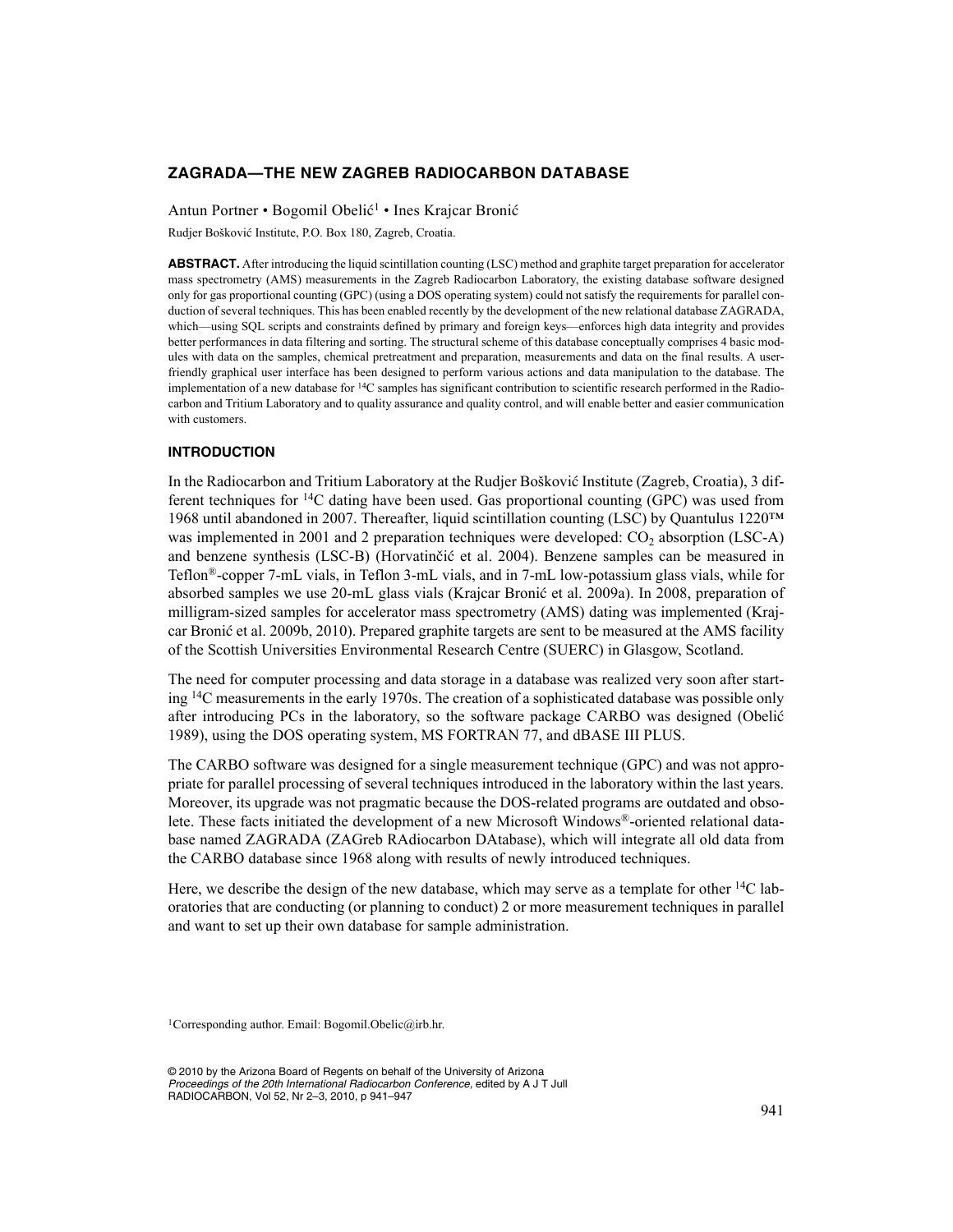# 942 *A Portner et al.*

### **DATABASE STRUCTURE**

The most widely used method of storing large amounts of data generated by a laboratory is the relational database. Relational databases can store more than individual data items and enable relations among the data, thus providing much of its utility. The relational model design specifies the way in which data will be arranged and related.

ZAGRADA is developed by using relational database architecture provided by the MS SQL Server 2005 environment, which is most commonly used as a modern relational database management system (RDBMS). In order to avoid storing data anomalies in the database, ZAGRADA's data model is optimized using database normalization techniques. Normalization is a systematic way of ensuring that a database structure is suitable for general-purpose querying and free of certain undesirable characteristics such as insertion, update, and deletion of anomalies that could lead to a loss of data integrity (Codd 1990; Kline et al. 2008). The design of ZAGRADA's relational model enables highlevel data organization and systematization, thus providing a software package capable of processing detailed data obtained from several measurement techniques. Utility database objects realized as stand-alone database tables are also implemented to provide service to the core database model as well as better software performance. These tables store temporary information necessary for intermediate data processing and their content is automatically cleared by stored procedures within the RDBMS when done. Using SQL procedures, triggers, and constraints defined by primary and foreign keys, ZAGRADA enforces high data integrity and provides better performances in data filtering and sorting. Additionally, an SQL task monitored by the SQL Server Agent component is also introduced to perform database backups at predefined periods of time, configured through the graphical user interface (GUI). In order to facilitate data handling and processing in ZAGRADA, the GUI is designed to be user-friendly and to perform various actions on data, e.g. input, corrections, searching, sorting, and output to printer.

The package ZAGRADA is designed in terms of client-server architecture. It is run on a PC configured as a server to which client PCs in the workgroup can connect. Each user has his own GUI on his computer, which enables communication with the database and manipulation of its content. The access to ZAGRADA is controlled through identification by a user name and a password. Once logged in, the Main Menu appears with entry points for the various program components: Samples, Preparation, Measurements, Results, Reports and Administration.

The new database consists of 21 tables (Table 1), comprising 4 basic groups: (1) data on samples; (2) data on sample pretreatment and preparation; (3) data on measurements; and (4) data on final (mean) results. The core database model is presented in Figure 1.

The first module, containing all the sample data, is described by the main table *Samples*, connected with subordinate tables containing data about site names and customers that delivered each sample (tables *LabCodes*, *Locations, SitenameDetails*, *Institutions*, *Persons*). The description of each sample starts with the laboratory number, the principal code conventionally accepted within the *Radiocarbon* community (Z- for the Zagreb laboratory). The type of material (wood, charcoal, carbonate, bones, etc. according to the list given in Obelić [1989]) is listed by laboratory code, while  $\delta^{13}C$  values with related errors (according to Stuiver and Polach [1977]) could be either default values associated in the table *LabCodes* with the material type or measured values entered manually. Samples with certain common characteristics (e.g. the same site or within a certain project) are denoted by the same series code listed in the table *Series*. A drop-down list of scientific disciplines (archaeology, geology, etc.) associated with samples is the same as given in Obelić (1989). Detailed information about sample material and a description followed by stratigraphic position within the sampling site, expected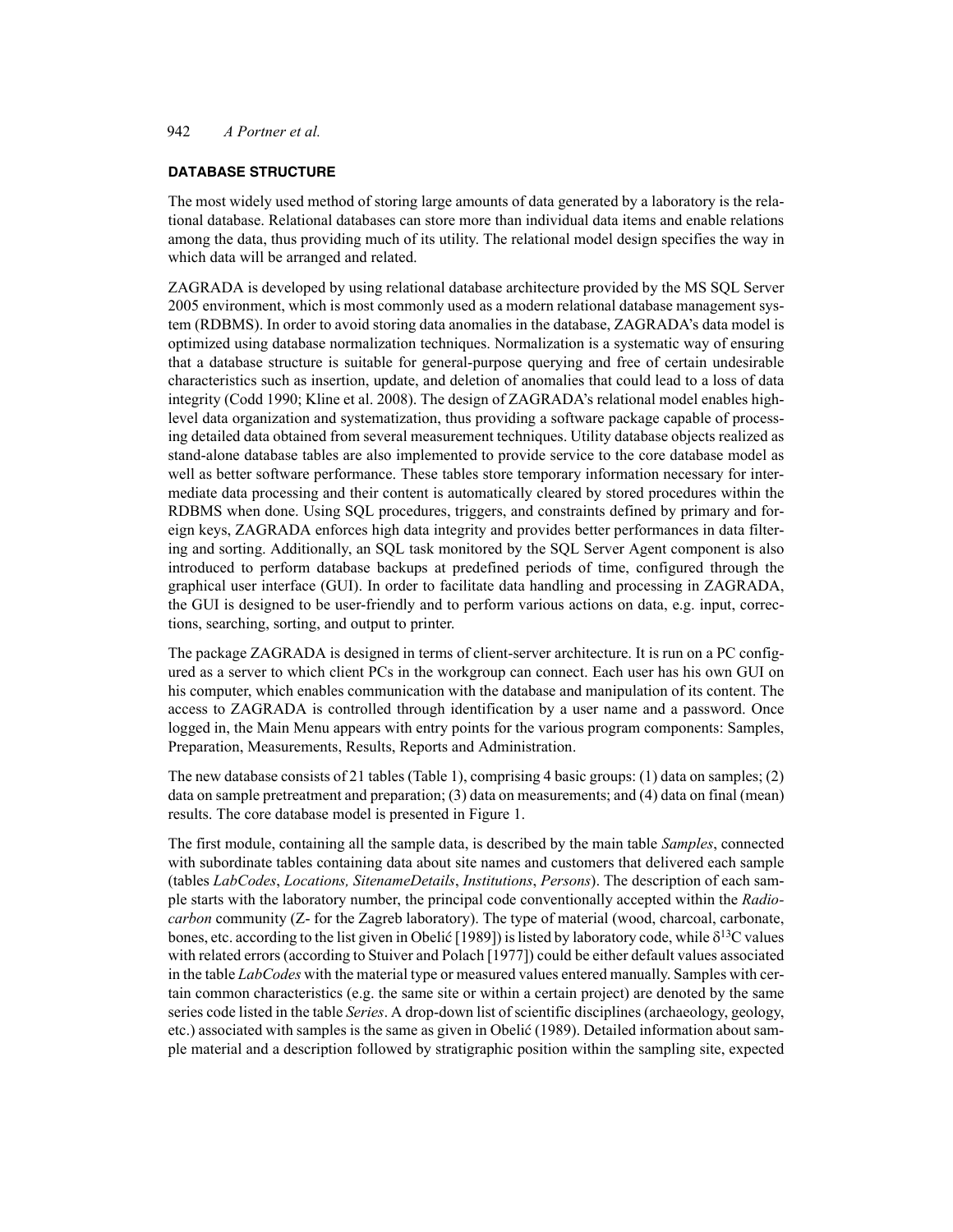| Table name              | Main content                                                                      |
|-------------------------|-----------------------------------------------------------------------------------|
| Samples                 | Basic data about each sample denoted by laboratory number Z-xxxx                  |
| LabCode                 | Connection of material type with $\delta^{13}$ C values (Stuiver and Polach 1977) |
| Locations               | Sample location (name, neighboring settlement, province, etc.)                    |
| <i>SitenameDetails</i>  | Site name details (latitude, longitude, altitude)                                 |
| Persons                 | Persons: collectors, submitters and/or customers                                  |
| Institutions            | Institutions to which belong collectors, submitters or customers                  |
| <b>Series</b>           | List of series codes                                                              |
|                         | <i>SuggestedMeasurements</i> List of possible techniques and their combinations   |
| Pretreatments           | Pretreatment data                                                                 |
| Measuring Technique     | Decided measuring technique                                                       |
| Absorption              | Details on $CO2$ absorption procedure                                             |
| Benzene                 | Details on benzene preparation procedure                                          |
| <b>BenzeneApparatus</b> | Details on benzene preparation rigs                                               |
| AMS                     | Details on graphite preparation                                                   |
| Measurements            | Details on LSC and AMS measurement containing individual results                  |
| Vials                   | Data about vials for LSC measurement                                              |
| Runs                    | Details on runs in LSC                                                            |
| Results                 | Mean results of LSC-A, LSC-B, and AMS measurements                                |
| ResultsGPC              | Mean results of GPC measurements retrieved from old program CARBO                 |
| Users                   | Details on user accounts and passwords                                            |
| <b>TempMeasurements</b> | Temporary table for complex mathematical operations and normalization             |

Table 1 Description of database tables.

age and cultural period, context of the sample, and information about sample storage are given by the submitters and/or collectors. Their names are listed in the *Persons* table, linked with related institutions in order to enable their easy access using the drop-down list of names within each institution (table *Institutions*). Although usually the collector, the submitter, and the customer is the same person coming from the same institution, we allowed a general case that they are different by enabling separate fields for submission, collection, and customer. Details of sites and sample locations are also given in appropriate tables and include geographic latitude and longitude, as well as altitude. The decision on which technique will be used, the suggested pretreatment, and the priority for sample preparation is given by laboratory staff. A paper is then printed out with selected data for the laboratory log-book and recording of subsequent laboratory procedures, pretreatment, and preparation.

Data on pretreatment are stored in the *Pretreatments* table containing total sample weight, weight of the aliquot taken for pretreatment, comments about pretreatment procedures, and subsequent  $CO<sub>2</sub>$ production.

Details of each preparation procedure are stored in one of the tables *Absorption*, *Benzene*, or *AMS*, respectively, with additional code numbers associated with the various measurement techniques:

- **LSC-A** (CO<sub>2</sub> absorption): additional code number Dxxxx;
- **LSC-B** (benzene synthesis): additional code number Bxxxx;
- **AMS** (graphite preparation): additional code number Axxxx.

A sample is usually prepared by only 1 method, depending on the sample quantity (e.g. samples with <1 g of carbon will undergo AMS preparation, otherwise will undergo preparation for measurement by LSC) or the required precision (e.g. archaeological samples will undergo the more precise LSC-B method, while environmental samples for monitoring purposes will usually undergo LSC-A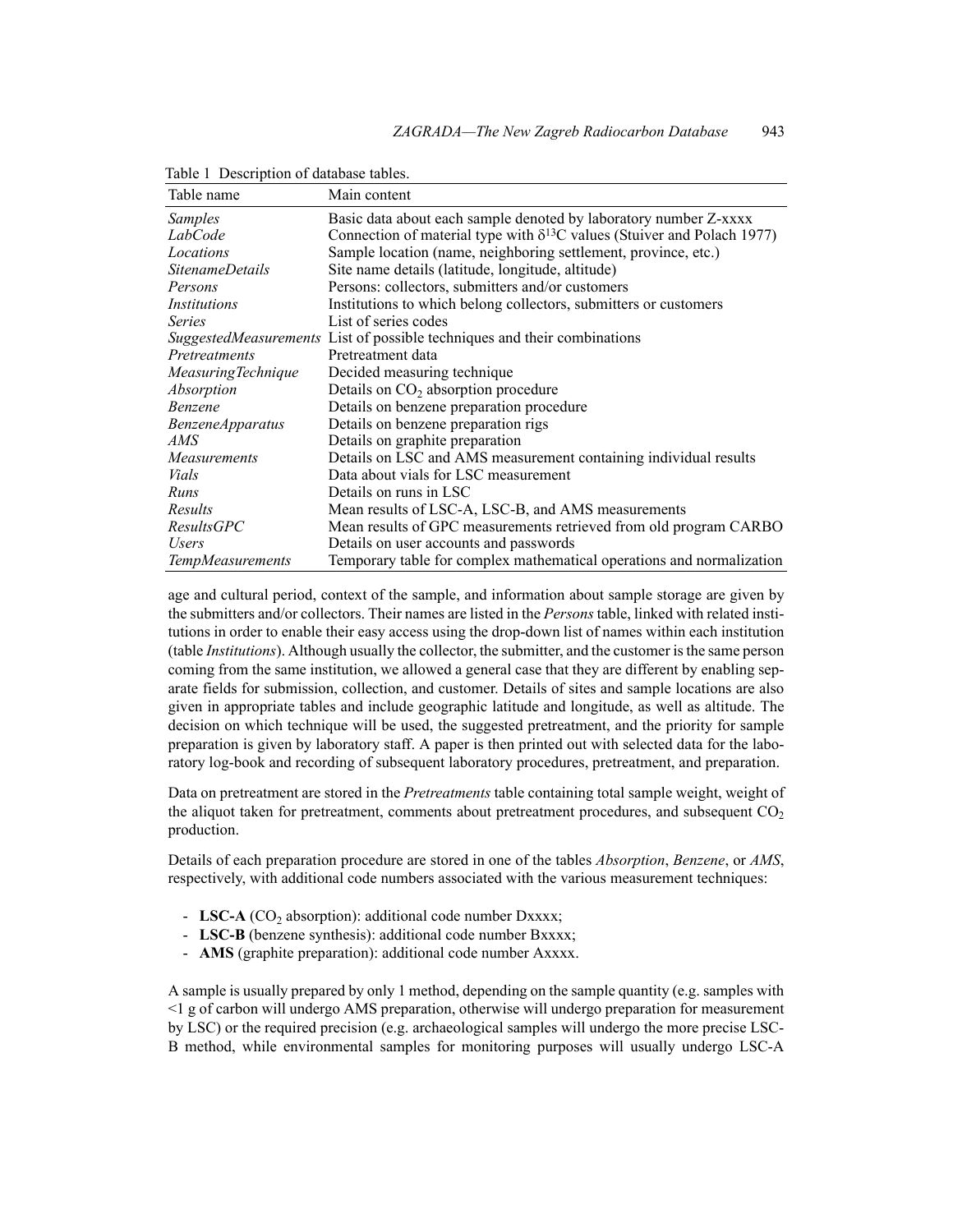

Figure 1 Core database tables with their respective content

method) (Krajcar Bronić et al. 2009a,b, 2010). However, in some cases the same sample could be prepared by different techniques simultaneously (intercomparison studies or intralaboratory checks). Therefore, it is possible to have multiple additional code numbers for the same principal code number Z. There is also the possibility for multiple preparations by the same technique, e.g. usually LSC-A samples are prepared in duplicates.

Data on individual measurement results are stored in the table *Measurements*. Data measured by LSC, either benzene (code **B**) or absorbed  $CO<sub>2</sub>$  (code **D**), are retrieved from the Registry.txt file produced by the program  $WinQ<sup>2</sup>$  and subsequently processed by the spectrum analysis program EASY View<sup>3</sup>. Since EASY View does not transfer all data necessary for further calculations (such as sample identification, CPM [counts per minute] error, SQP quenching parameter, CPM in radon window) into its final "All Samples" sheet, we created separate MS Excel files for 14C activity calculation for both preparation methods, which are subsequently imported into the ZAGRADA database. For AMS

<sup>&</sup>lt;sup>2</sup>Wallac WinQ, Windows software for controlling Wallac 1220 Quantulus™, version 1.2, PerkinElmer Life Sciences 2000. <sup>3</sup>Wallac EASY View software, Spectrum analysis program for 1220 Quantulus & System 1400 DSA liquid scintillation counters, Version 1.0, Release 3.4, PerkinElmer Life Sciences 1998.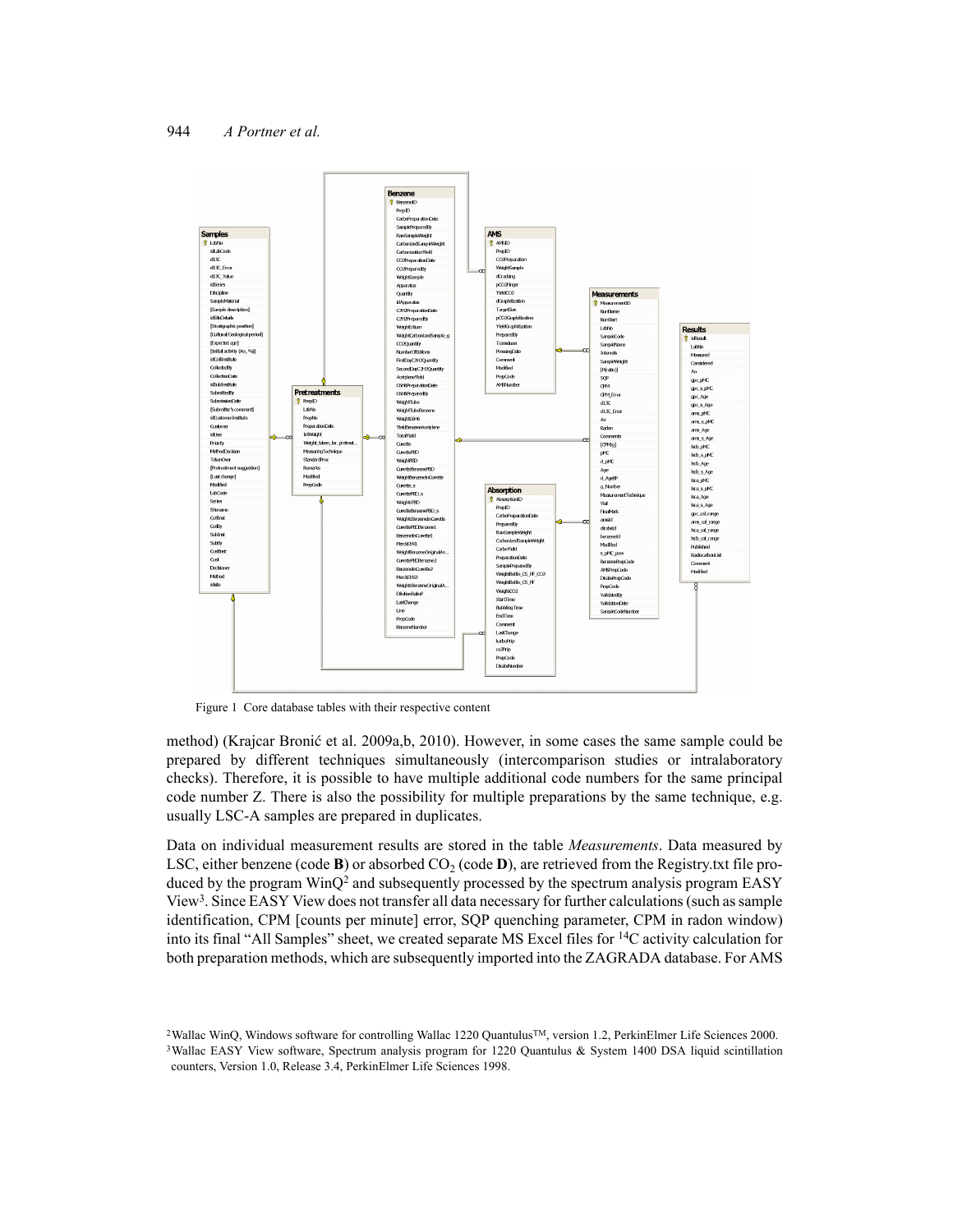measurements (code **A**), data are compatible with the database of the AMS laboratory where graphite is measured (in our case, SUERC) and are entered manually into the database.

Individual measurement results from the *Measurements* table can be presented in separate windows. This window contains also previous results (if any) of a sample for a certain measurement method. Each result, regardless of measurement technique, has been judged by laboratory staff acceptance or rejection and is subsequently printed out for the laboratory archives.

The table *Results* contains mean values of all accepted results from *Measurements* for each laboratory number Z-xxxx and each measurement method separately and information necessary for reporting <sup>14</sup>C activity. Mean values of old measurement results performed by GPC and retrieved from the CARBO database are stored in a stand-alone database object *ResultsGPC* of the new database scheme. The window containing distribution of all measurement results of all measurement methods of a certain sample is presented in Figure 2. Thus, this window allows comparison of the respective results in the case when a sample was measured by different techniques (GPC, AMS, LSC-A, or LSC-B). Mean values of all positively judged results measured by the same technique can be found on the same windows as Final results. It is also possible to manually enter calibrated ranges calculated by respective calibration programs (in our case, OxCal; Bronk Ramsey 1995, 2001). The final results of a sample described by the principal code Z can be printed out as a Result Sheet, then stored for documentation records.



Figure 2 Example of the window containing distribution of measurement results of GPC, LSC-A, and LSC-B measurement methods, as well as mean values results obtained by each of these methods.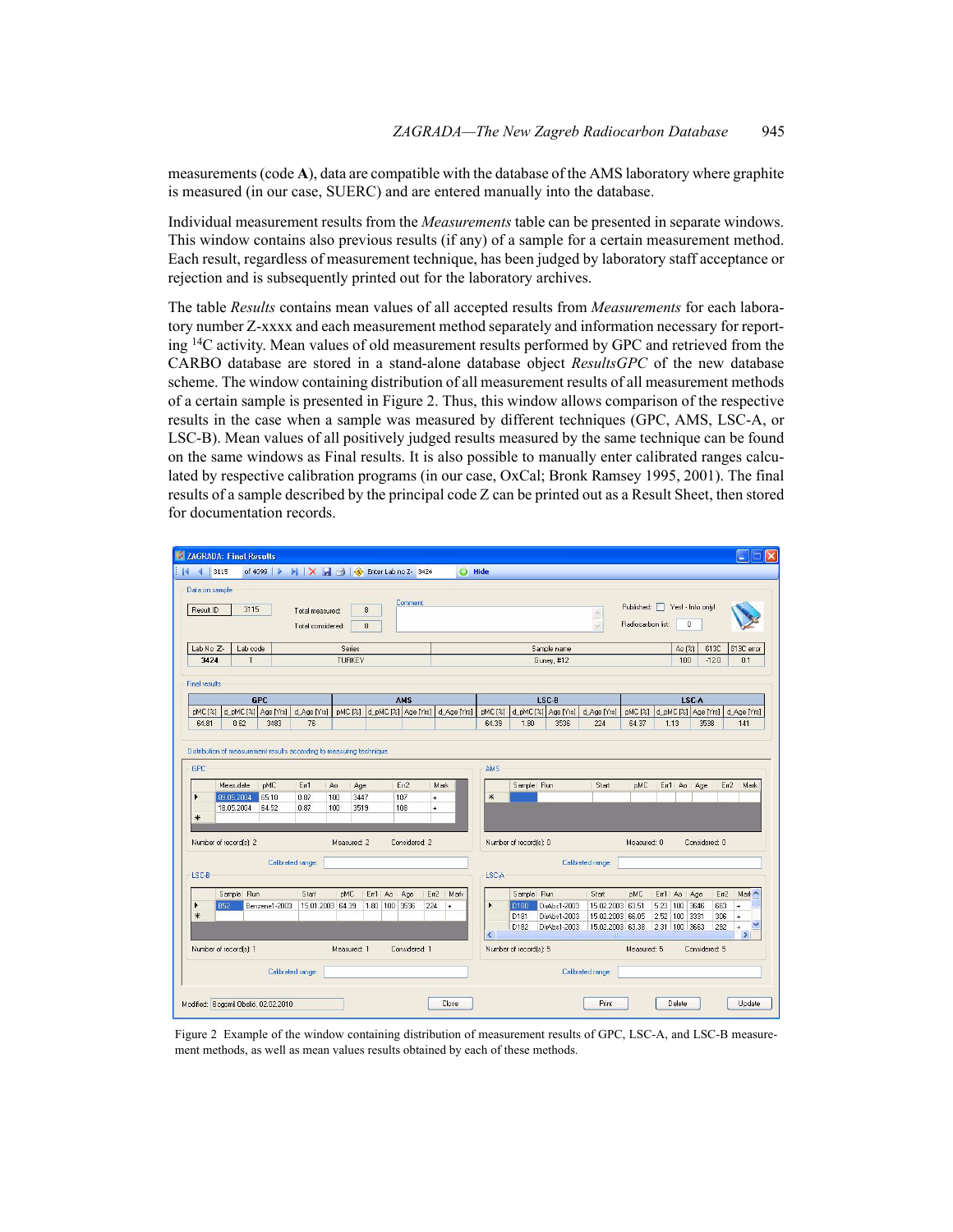# 946 *A Portner et al.*

Reliable measurements of  $^{14}$ C activity require continuous monitoring of reference (standard) samples, either inactive (containing no 14C) or active (standard reference materials of precisely known <sup>14</sup>C activity). The ZAGRADA database allows preparation of control charts for such materials from the table *Measurements* for each preparation technique separately, LSC counting of benzene in different types of vials, direct absorption counting, and AMS. ZAGRADA enables creating reports by sorting selected groups of samples according to codes (Z, B, D, A), materials, sites, measurement dates, series names, etc. It also allows exporting of data to a MS Excel or PDF file, to be used in custom-made report documents.

Data redundancy is avoided by introducing the drop-down lists with predefined items from database records, such as of disciplines, series, customers, and institutions. In addition, some regular expressions implemented in the software prompt the user in case one tries to insert similar data that might already be presented in the database under a different record (e.g. site names, series names, institution names, etc.). Access to the database and its usage is restricted to dedicated laboratory personnel only, but in the future software upgrades may make it possible to post the tables on the internet. All invalid actions performed by laboratory users are controlled and prevented by regular expressions as mechanisms within the program logic. Each application window has implemented support to track last changes providing the user name with the respective date when changes were made.

The component Administration manages users' accounts and several configuration parameters as file paths for database backups. It is also used to administer and update general data on laboratory codes and sample series and for provisioning of some laboratory technical data related to the apparatus, devices, and lines used to obtain data on measurements.

### **CONCLUSIONS**

The new database ZAGRADA enables processing and storing of data obtained by different preparation and measurement techniques at the Rudjer Bošković Institute Radiocarbon Laboratory. ZAGRADA uses state-of-the-art methods that ensure data integrity at the highest level; control of data input is ensured by database normalization and regular expressions. A modern database management system enables multi-user access, which contributes to the high efficiency of the laboratory. The implementation of a new database for  ${}^{14}C$  samples contributes significantly to the scientific research performed in the Radiocarbon and Tritium Laboratory and to quality assurance and quality control, and will provide better and easier communication with customers. The presented structure may also help other 14C laboratories in setting up their own relational databases.

#### **ACKNOWLEDGMENTS**

The work was supported by the projects 098-0982709-2741 of the Ministry of Science, Republic of Croatia; EU FP6 043584 AMS-14C Preparation of carbon samples for 14C dating by the AMS technique; and project IAEA CRO/8/006. We thank the SUERC staff (G T Cook, P Naysmith) for helping implementing the graphite preparation technique.

## **REFERENCES**

- Bronk Ramsey C. 1995. Radiocarbon calibration and analysis of stratigraphy: the OxCal program. *Radiocarbon* 37(2):425–30.
- Bronk Ramsey C. 2001. Development of the radiocarbon calibration program. *Radiocarbon* 43(2A):355–63.
- Codd EF. 1990. *The Relational Model for Database Management: Version 2*. Reading: Addison-Wesley. 538 p.
- Horvatinčić N, Barešić J, Krajcar Bronić I, Obelić B. 2004. Measurements of low 14C activities in a liquid scintillation counter in the Zagreb Radiocarbon Laboratory. *Radiocarbon* 46(1):105-16.
- Kline K, Kline D, Hunt B. 2008. *SQL in a Nutshell: A Desktop Quick Reference Guide*. 3rd edition. Sebastopol: O'Reilly Media Inc. 592 p.
- Krajcar Bronić I, Horvatinčić N, Barešić J, Obelić B.